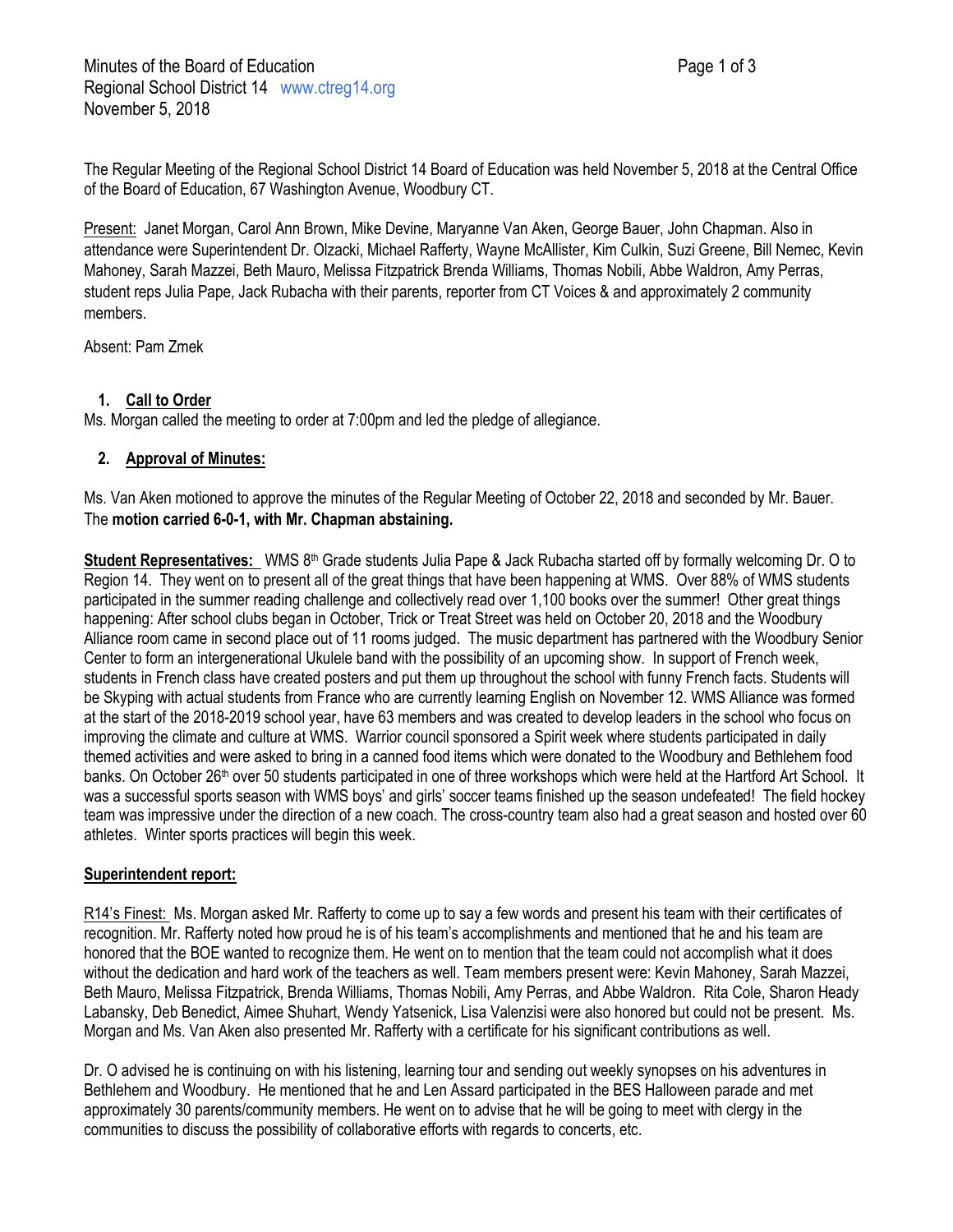### **Committee reports**

Ms. Van Aken reported that the Safe Schools committee met on October 26 and discussions centered around arrival/dismissal at NHS, potential of a new safety grant that the Region will be applying for, emergency management assessment of all buildings is completed and to be sent to the State. She also mentioned the See Something, Say Something initiative which is a take-off of a national program and that they discussed that each school will develop their individualized campaigns in each building. The committee also discussed 911 texting emergency plan, security cameras and that the gentleman from Johnson Controls will be coming back to visit each of the schools and discuss any issues that they are experiencing.

Building: As Mr. Chapman was not able to be present for the last Building Committee meeting on October 23, this update to be tabled

Policy – Mr. Chapman advised that there was no quorum but there was a roundtable discussion on prioritization of remaining policies.

### **Board chair comments**

Ms. Morgan read a letter received from the First Selectman of Woodbury, Mr. Bill Butterly, expressing his heartfelt gratitude to the BOE and other Town Departments for making the dedication of the cornfield in Danny Logue's memory such a special event.

#### **Public comment** - none

### **Old business**

The Board wanted to table the 2019-2020 school calendar discussion once again as Mr. Chapman wasn't able to attend the building committee meeting to make recommendations in regards to school start date. Mr. Chapman advised that they could discuss during the meeting tonight and will have more concrete information to bring to the next BOE meeting after the next building committee meeting. Ms. Morgan requested a motion to open for discussion:

Ms. Van Aken *moved* to open the floor to the BOE for the purpose of discussing the 2019-2020 school calendar and seconded by Mr. Lampart. The **motion carried 7-0-0.**

Mr. Chapman doesn't believe either starting before Labor Day or after will be an issue either way. Ms. Brown would like to start after Labor Day due to the potential of heat in September. She would like a survey done to staff/faculty to find out their preference. Ms. Van Aken mentioned that starting later could impact the April vacation. Mr. Devine suggested that if the school year starts later, to take off a few days from April break. The BOE discussed polling the staff in regards to having a half day on Good Friday instead of full day. The discussion to be tabled to the next BOE meeting. Dr. Olzacki mentioned that he would check the sending towns' start dates and send out a Survey Monkey to the staff/faculty for their input.

### **New business**

Mr. Bauer *moved* that the Region 14 BOE approve the WMS 8<sup>th</sup> grade students to attend an educational trip to Washington D.C. from May 8, 2019 to May 10, 2019 for approximately 135 students and 18 background checked chaperones via motor coach bus and funded by students, as presented. Seconded by Mr. Lampart. **Motion carried 7-0-0.**